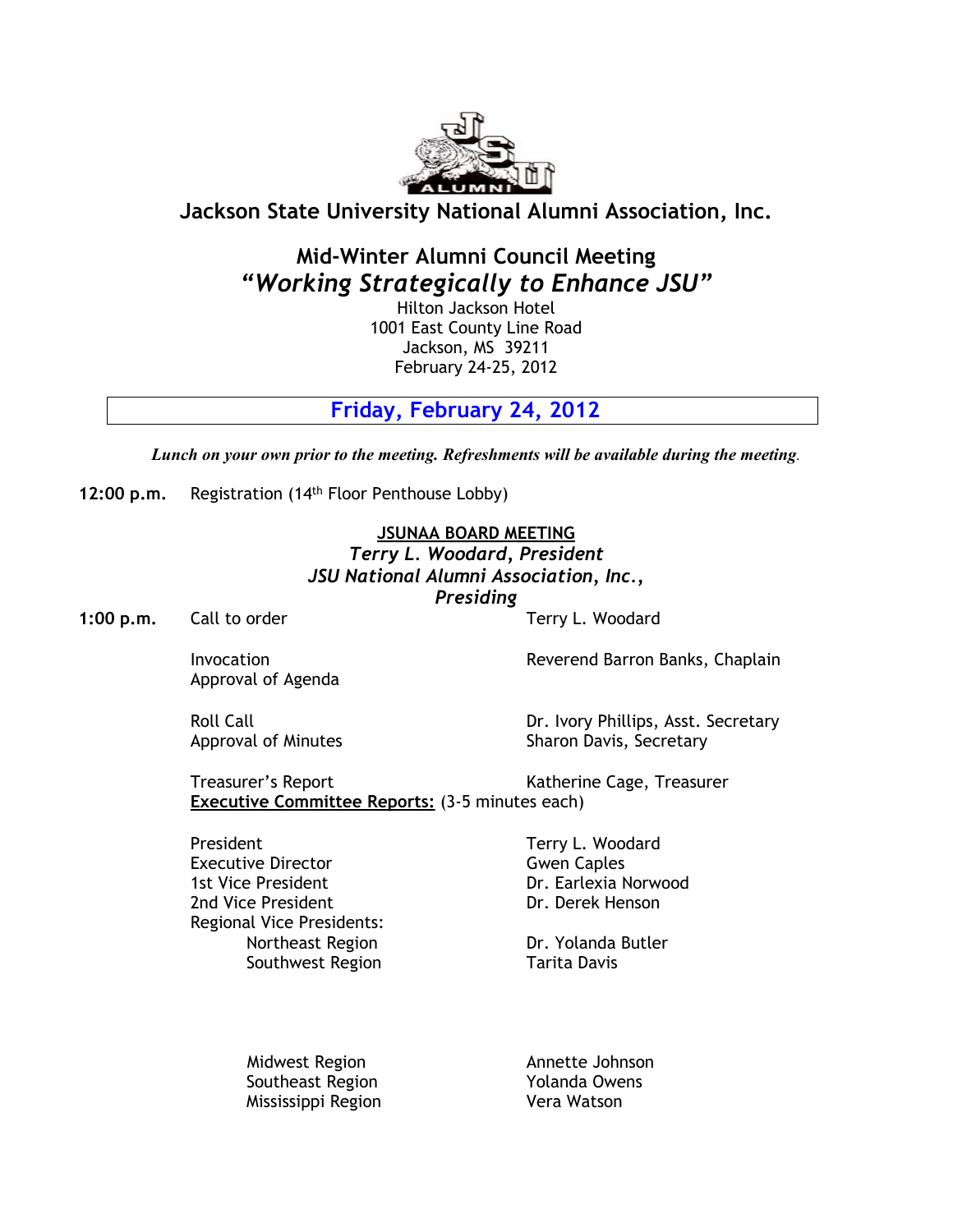|             | <b>Farwest Region</b>                                                                                                                                                                                                                                                        | Luther Williams                                                                                                                                                                                                                                                                                                                               |
|-------------|------------------------------------------------------------------------------------------------------------------------------------------------------------------------------------------------------------------------------------------------------------------------------|-----------------------------------------------------------------------------------------------------------------------------------------------------------------------------------------------------------------------------------------------------------------------------------------------------------------------------------------------|
| 3:00 p.m.   | <b>BREAK</b>                                                                                                                                                                                                                                                                 |                                                                                                                                                                                                                                                                                                                                               |
| $3:15$ p.m. | Fellows Foundation, Inc.                                                                                                                                                                                                                                                     | Clarence Johnson, President                                                                                                                                                                                                                                                                                                                   |
|             | <b>Connections Newsletter</b>                                                                                                                                                                                                                                                | Tommiea King<br>Public Relations Manager,<br><b>JSU University Communications</b>                                                                                                                                                                                                                                                             |
|             | * Committee Reports                                                                                                                                                                                                                                                          |                                                                                                                                                                                                                                                                                                                                               |
|             | Audit<br>Awards and Recognition<br><b>Biennial Conference</b><br><b>Budget</b><br><b>Constitution and Bylaws</b><br><b>Elections and Nominations</b><br><b>Fundraising</b><br>Membership<br><b>Political Action</b><br><b>Public and University Relations</b><br>Scholarship | Tarita Davis, Chair<br>Annette Johnson, Chair<br>Vera Watson, Chair<br>Katherine Cage, Chair<br>Dr. Albert Holmes, Chair<br>Yvette and Claudia Green, Co-chairs<br>Dr. Earlexia Norwood, Chair<br>Dr. Derek Henson, Chair<br>Dr. Ivory Phillips/Barron Banks, Co-chairs<br>Yolanda Owens, Chair<br>Dr. Yolanda Butler/Sharon Davis, Co-chairs |
|             |                                                                                                                                                                                                                                                                              | .                                                                                                                                                                                                                                                                                                                                             |

**5:30 p.m. ADJOURNMENT "Jackson Fair" By Pawley Hall**

### *\* Prior committee meetings are strongly encouraged. Reports are given to the President and Secretary.*

#### Optional Evening Activities:

- 1) "Mid-Winter Council Alumni Party" hosted by the Byram Alumni Chapter at **Dreamz Jxn,** 426 W. Capitol Street, Jackson, MS 39206, Friday, February 24, 2012, 9:00 p.m. until. The chapter is selling VIP booths for \$100. (Drinks, VIP booths, Networking, Dancing, and More). General Admission: \$10.00. For more information, contact: jsunaabtc@hotmail.com. Phone number for Dreamz Jxn: (601) 979-3994.
- 2) Informal "Alumni Social" at the new **Penguin Restaurant & Bar**, 1100 Lynch Street, Jackson, MS, 39203. (Corner of Dalton and Lynch Streets). Phone: (769) 251-5222.

## **Saturday, February 25, 2012**

**8:00 a.m. Registration/Continental Breakfast** 14 th Floor (Penthouse)